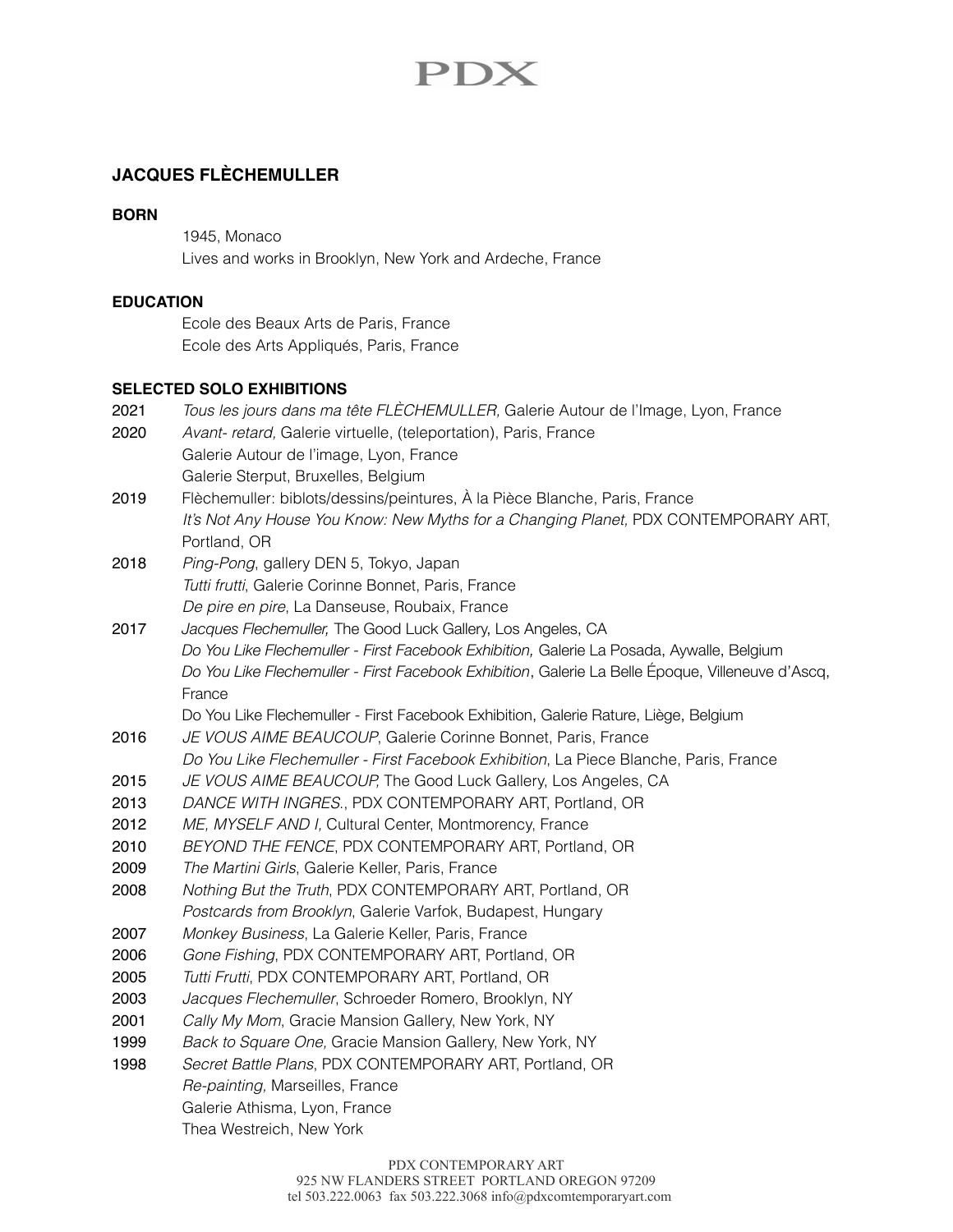| 1997 | Galerie Catherine Niederhauser, Lausanne, Switzerland<br>Journee du livre politique, UNESCO, Paris, France |
|------|------------------------------------------------------------------------------------------------------------|
|      | Centre de radiotherapie, Nice, France                                                                      |
| 1996 | Galerie Athisma, Lyon, France                                                                              |
|      | Basel Art Fair, Galerie Triebold, Switzerland                                                              |
| 1995 | Annina Nosei Gallery, New York, NY                                                                         |
| 1994 | Annina Nosei Gallery, New York, NY                                                                         |
|      | Galerie Raph Debarrn, Paris, France                                                                        |
| 1993 | Typhoid Series, Soho Medical, New York, NY                                                                 |
|      | Don't Tell MY Mother, Galerie de la Pleau, Toulouse, France                                                |
|      | Galerie Athisma, Lyon, France                                                                              |
| 1992 | Glyphs, Recent Paintings, Jamison Thomas Gallery, New York, NY                                             |
| 1991 | A Few Bombs, Jamison Thomas Gallery, New York, NY                                                          |
|      | She Said Yes, Galerie Athisma, Lyon, France                                                                |
| 1990 | Four Paintings, Jamison Thomas Gallery, New York, NY                                                       |
|      | Maison de Verre, Paris, France                                                                             |
|      | I Love Alan Ladd, Jamison Thomas, New York, NY                                                             |
| 1989 | Introductions, Jamison Thomas Gallery, New York, NY                                                        |
|      | Recent Work, Jamison Thomas, Portland, OR                                                                  |
| 1988 | Recent Work, Rena Bransten, San Francisco, CA                                                              |
| 1987 | Overview, Linda Hodges Gallery, Seattle, WA                                                                |
|      | Recent Work, Anne Plumb Gallery, New York                                                                  |
| 1986 | New Paintings, Anne Plumb Gallery, New York                                                                |
|      | L'Etroit Jour, Maison de Verre, Paris, France                                                              |
| 1985 | Introduction, Anne Plumb Gallery, New York                                                                 |
| 1984 | Recent Work, Sag Harbor Art Gallery, New York                                                              |
| 1981 | Galerie Jeanne Bucher, Paris, France                                                                       |
| 1979 | Cultureel Centrum of Amsterdam-Amstelveen, the Netherlands                                                 |
| 1977 | Galerie d'Eendt, Amsterdam, the Netherlands                                                                |
| 1976 | Galerie 92, Ostersund, Sweden                                                                              |
|      |                                                                                                            |

1973 - 74 L'Atelier Jacob, Paris, France Galerie Yvy, Geneva, Switzerland

## **SELECTED GROUP EXHIBITIONS**

- 2021 *L'aprés-Retard*, Avant-Rétard, Paris, France *Walking,* PDX CONTEMPORARY ART, Portland, OR
- 2019 *IT'S SUMMER!*, PDX CONTEMPORARY ART, Portland, OR
- 2017 *Dislocation*, PDX CONTEMPORARY ART, Portland, OR
- 2016 *Love is a Pink Cake,* PDX CONTEMPORARY ART, Portland, OR *A Stand of Pine in a Tilled Field: 21 Years at PDX,* PDX CONTEMPORARY ART, Portland, OR
- 2011 *2011*, PDX CONTEMPORARY ART, Portland, OR
- 2010 *Ten Years Hunting [Part Three]*, The Trophy Room, Parker's Box, New York, NY *The Secret Language of Animals*, Tacoma Art Museum, Tacoma, WA
- 2009 *Enfance*, Galerie Keller, Paris, France
- 2008 *Open your eyes*, Galerie Keller, Paris, France Institut Hongrois de Paris, Paris, France
- 2005 *Next,* PDX CONTEMPORARY ART, Portland, OR
- 2003 Schroeder Romero Gallery Brooklyn, NY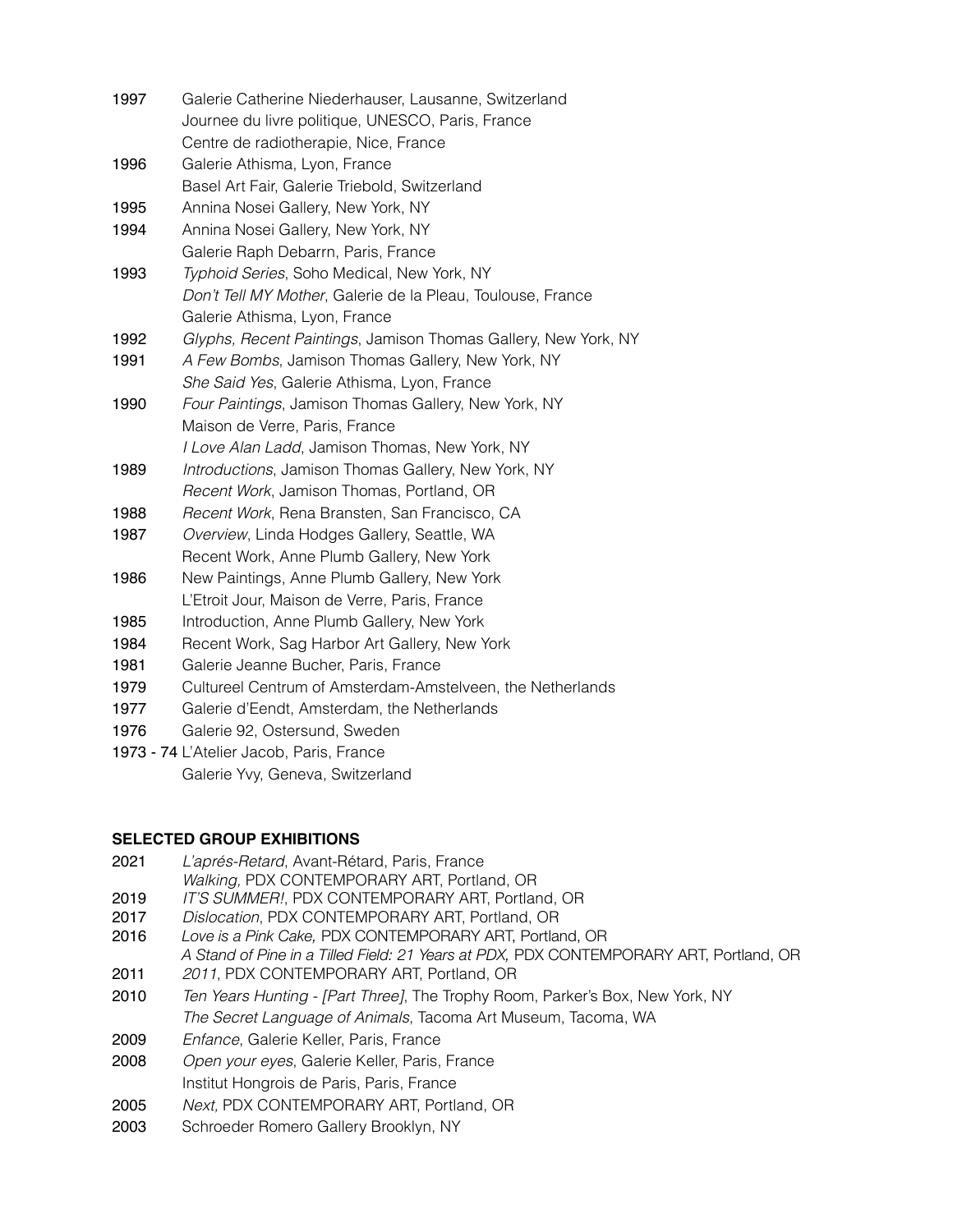|         | Up in Arms, Parkers Box, Armory Show, New York, NY                                       |
|---------|------------------------------------------------------------------------------------------|
| 2002    | Gracie Mansion Gallery, New York, NY                                                     |
|         | Influenced, PDX CONTEMPORARY ART, Portland, OR                                           |
| 2000    | Physical Manifestations, PDX CONTEMPORARY ART, Portland, OR                              |
| 1999    | No Kidding: Visions of Childhood, Gracie Mansion Gallery, New York, NY                   |
|         | FIAC, Editions Eric Linard, Paris, France                                                |
|         | Seeing Money, Public Venue, Portland, OR                                                 |
|         | Changing Faces, Jim Kempner Fine Arts, New York, NY                                      |
| 1998    | Thea Westreich, New York, NY                                                             |
| 1997    | Annina Nosei, New York, NY                                                               |
|         | Galerie Athanor, Marseille, France                                                       |
|         | French Connection, Triangle Workshop, New York, NY                                       |
|         | Galerie Tohu Bohu, Marseille, France                                                     |
|         | Gallery Artists, PDX CONTEMPORARY ART, Portland, OR                                      |
|         | Absolute L.A. International Biennial Art Invitational, Jan Baum Gallery, Los Angeles, CA |
| 1996    | Annina Nosei, New York, NY                                                               |
| 1995    | Annina Nosei Gallery, New York, NY                                                       |
| 1994    | Two-man show, Janco Dada Museum, Hof-Hacarmel, Israel                                    |
|         | Plis d'Excellence, Musee de la Poste, Paris, France                                      |
|         | Annina Nosei Gallery, New York, NY                                                       |
| 1993    | Annina Nosei Gallery, New York, NY                                                       |
| 1990    | Facteur d'art, Musee de la poste, Paris, France                                          |
|         | L.A. Contemporary Art Fair, Jamison Thomas, New York, NY                                 |
|         | Art of the Triptych, Jamison Thomas, New York, NY                                        |
| 1988    | Rena Bransten Gallery, San Francisco, CA                                                 |
|         | Anne Plumb Gallery, New York, NY                                                         |
| 1987    | Anne Plumb Gallery, New York, NY                                                         |
|         | Linda Hodges Gallery, Seattle, WA                                                        |
|         | Call of the Wild, RISD Museum of Art, Providence, RI                                     |
| 1986    | Stay Tuned, Anne Plumb Gallery, New York, NY                                             |
| 1985    | 4 Artists: Botts, Flechemuller, Gompertz, Oppenheim, Inaugural Show, Anne Plumb          |
|         | Gallery, New York, NY                                                                    |
|         | Drawings and Sculpture, Manhattan Art, New York, NY                                      |
| 1984    | Five French Artists in New York, Ambassade de France, New York, NY                       |
| 1983    | GFH Annual Exhibition, New York, NY                                                      |
| 1978-82 | Galerie Jeanne Bucheer, Paris, France                                                    |
| 1978    | La Baleine, Le CRACAP, Chalon-sur-Saone, Paris, France                                   |
| 1977    | Cerfs- Volants, "images pour le ciel", Festival d'Automne, Paris, France                 |
| 1975    | Salon de Mai, Paris, France                                                              |
|         | Grafik aus Paris, 4 Artists: Max Ernst, Flechemuller, Matta and Bram van Velde, Musee de |
|         | Worpswede, Breme RFA                                                                     |
| 1973-74 | Salon des Realites Nouvelles, Paris, France                                              |
| 1970    | La Venus de Milo ou les dangers de la celebrite, Musee d'art Moderne, Brussels, Belgium  |
|         |                                                                                          |

#### **SELECTED PUBLICATIONS**

- 2020 Wilkin, Karen. "The Art of FaceTime Portraiture." WSJ, lune 15, 2020.
- 2019 Beebe, Spencer. "It's Not Any House You Know: New Myths for a Changing Planet." 2018.
- 2018 Balla, Marta. "Interview with Jacques Flèchemuller." www.gallerytool.com